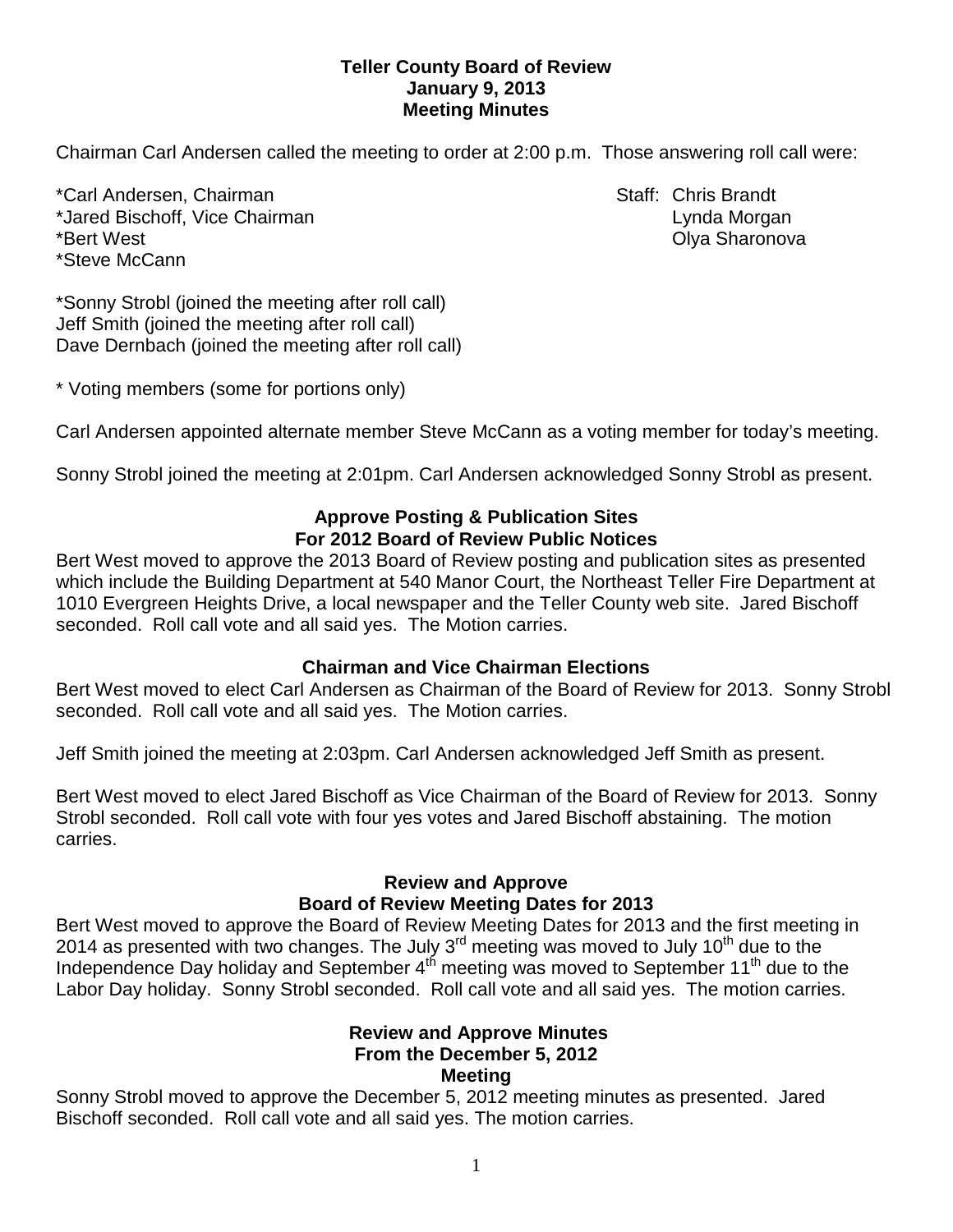Carl Andersen stated that the Board of Review meetings are public and anyone wishing to speak must first address the Chairman.

#### **Contractor Licenses MJ Maples Construction Marvin Maples Class A**

Mr. Maples present. Mr. Maples gave a brief overview of his recent work history and building experience, which included but was not limited to the following:

Mr. Maples used to hold Class A license in Teller County For the last 9 years he was a project manager for the contractor in Colorado Springs, till they dissolved their commercial division to concentrate on federal work After getting laid off himself along with 14 other employees, he started his own company and hired some of the people back to work with him Now he has reapplied in Teller County as a new entity Mr. Maples has been in the business for over 30 years, he started out as a licensed architect working on commercial architecture for over 10 years, then about 15 years ago became a general contractor, and he concentrates on design build work Holds Contractor licenses in the Front Range, Wyoming and New Mexico Mr. Maples presented the Board with additional letters from supplies and architects to satisfy the requirements for his Class A license

The Board reviewed the documents submitted by Mr. Maples.

Carl Andersen opened this matter up for public comment. No public comment. Close public comment.

Bert West moved to grant MJ Maples Construction, with Marvin Maples as examinee, a Class A License. Jared Bischoff seconded. Roll call vote and all said yes. The motion carries.

### **Colorado Mountain Chalets, LLC Larry Kanne Class C**

Mr. Kanne is not present.

Jared Bischoff moved to continue this item to the February 6<sup>th</sup> 2013 Meeting. Bert West seconded. Roll call vote and all said yes. The motion carries.

## **BK Construction Co. Bradley Kuhn Class C**

Mr. Kuhn present. Mr. Kuhn gave a brief overview of his recent work history and building experience, which included but was not limited to the following:

> Mr. Kuhn started his framing company in 1966 and has been running a framing business in Teller County for the last 16 years Mr. Kuhn and his crew framed over 140 new homes in Teller County, Park County and El Paso County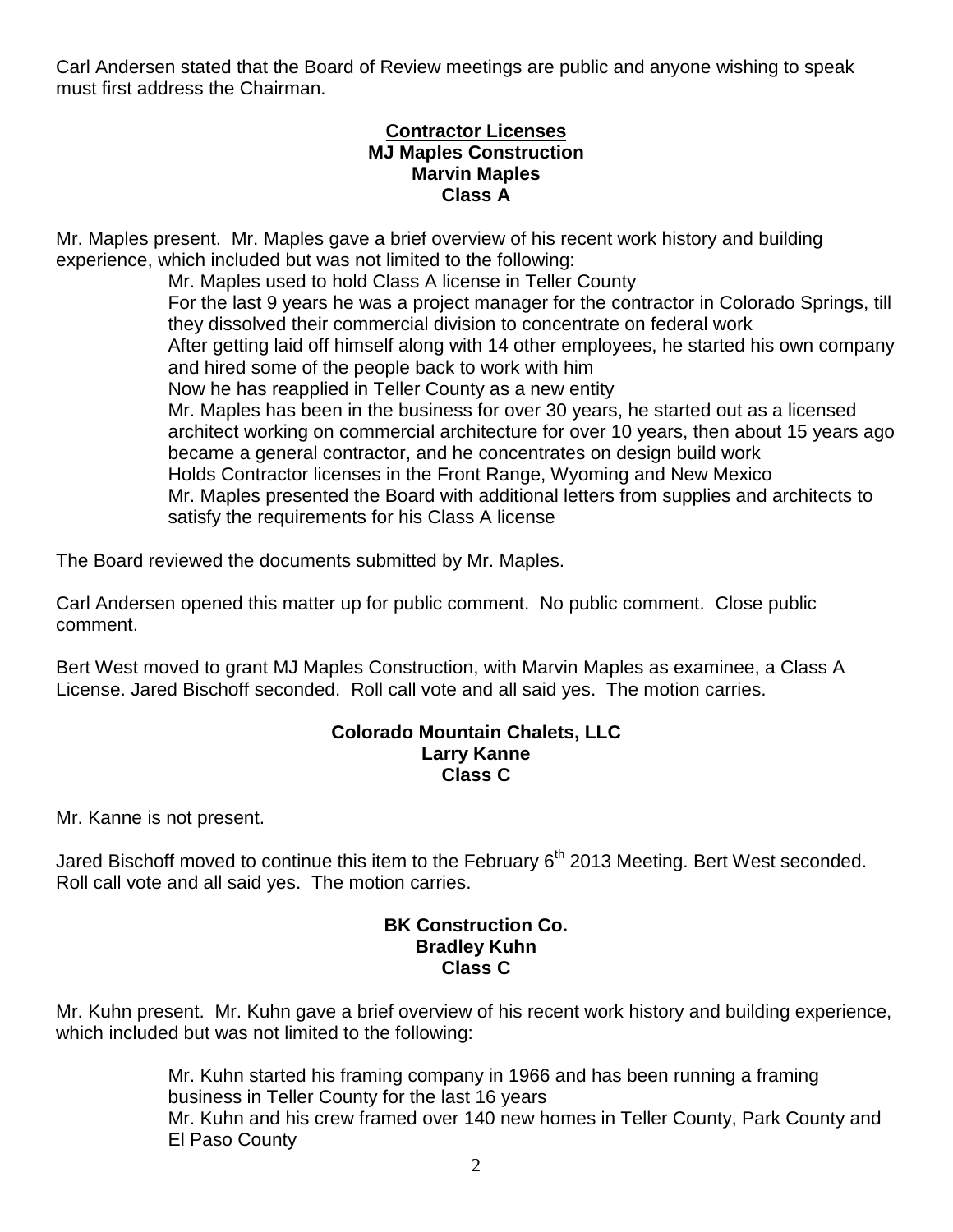Worked closely with Chuck Mahoney on the downtown project Between the years of 2004-2007 worked for a father and son contracting team, Gary Stevenson, Mr. Kuhn's duties included him being a superintendent of the projects and performing all of the carpentry work

Mr. Kuhn is very familiar with Teller County Building Inspectors Jim Harris and Mark Landsittel, he has established very good professional working relationship with them over the years

Mr. Kuhn worked with Porter Construction for over six years

Mr. Kuhn usually had a crew of seven or eight people

Mr. Kuhn presented the Board with an additional letter form an architect, Gerald Porter, and an updated Certificate of Insurance to satisfy the requirements for his Class C license

The Board reviewed documents submitted by Mr. Kuhn

Dave Dernbach joined the meeting at 2:20pm.

Carl Andersen opened this matter up for public comment. No public comment. Close public comment.

Bert West moved to grant BK Construction Co., with Bradley Kuhn as examinee, a Class C License. Jared Bischoff seconded. Roll call vote and all said yes. The motion carries.

# **Board Discussion**

### **A. Rescheduled item: Consider and recommend to the Teller County Board of County Commissioners the adoption of the 2009 International Building Codes and the amendments to the Teller County Building Code.**

There was discussion between the Board members and the Staff, which included but was not limited to the following:

The amendments should stay in Teller County Building Code from the previous years, unless those amendments have now been incorporated as part of the new ICC Codes Lynda Morgan notified the Board that Allen Chamberlin is still working on changing the format for the new amendments to an easier read, however the amendments are not ready to be presented yet

Board member Carl Andersen started a discussion regarding the possibility of same day plan review for small projects, which included but was not limited to the following:

The building department should have same day review available for engineered and stamped plans

Steve McCann added that in El Paso County electrical jobs that do not increase the load by more than 5% or jobs that are under \$2,000 do not require engineering or even submittal of plans

Sonny Strobl commented that it is very beneficial to have a second set of eyes to review engineering work, since there is a possibility if items being missed

Bert West addressed the fact that the Plans Examiner would have to be interpreted from the regular review of plans to review same day permit plans, because at this time the Teller County Building Department does not have sufficient staffing levels or finances to do what Pikes Peak Regional Building Department did, so at this time this proposal would not be efficient